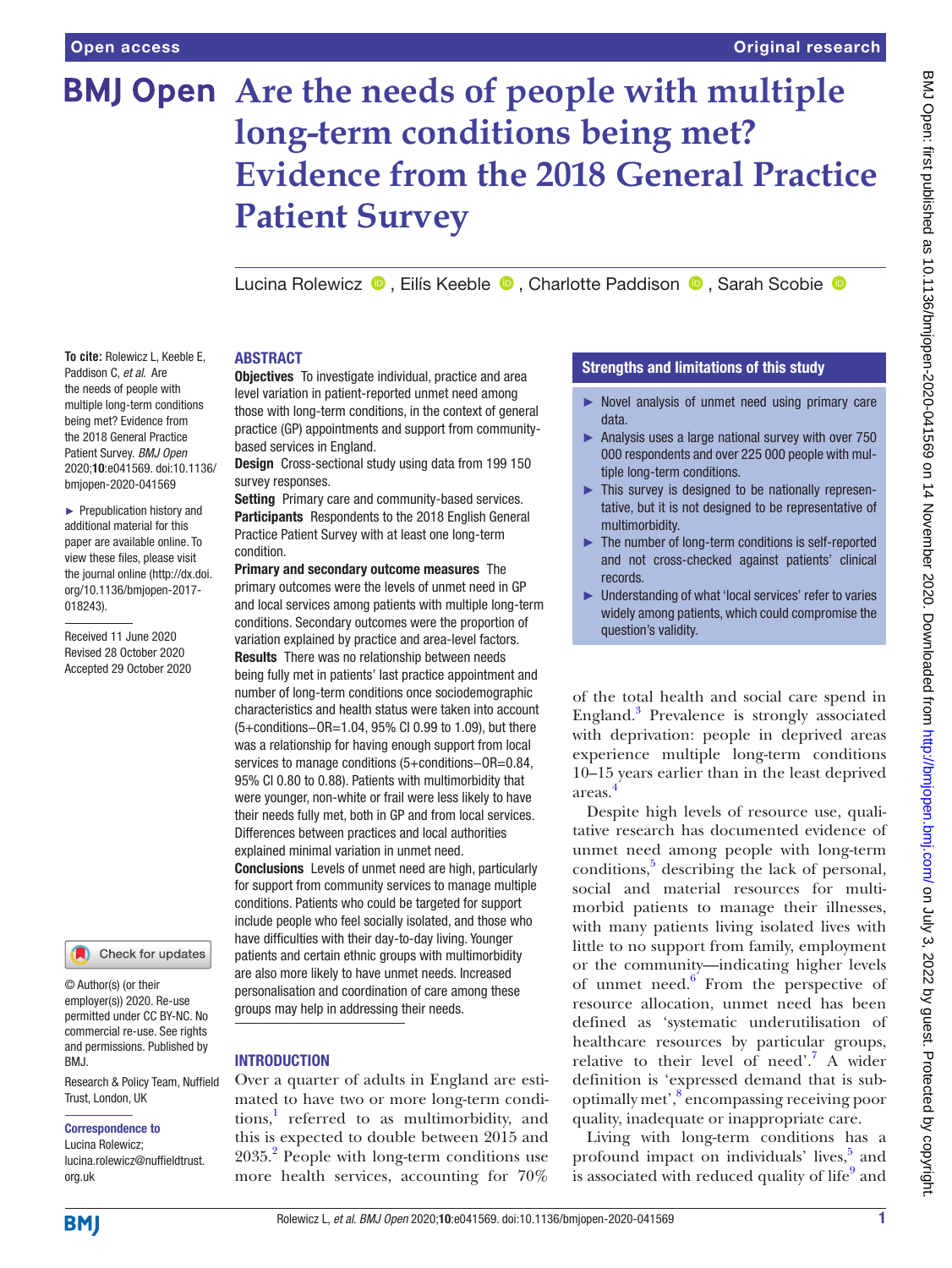increased mortality.<sup>10</sup> Patients with multiple conditions experience a significant treatment burden, $\frac{11}{11}$  and their personal goals for improved care may not align with clinical objectives. Patients' experience of primary care declines with the number of long-term conditions they have.<sup>[12](#page-9-0)</sup>

Primary care services report difficulties in meeting the needs of patients, particularly in deprived areas. Despite the impact of multimorbidity on individuals and the National Health Service (NHS), general practice (GP) largely operates on a single-disease model.<sup>[14](#page-9-2)</sup> This may not be appropriate for people with several long-term conditions, for whom meeting disease-specific goals may compromise other aspects of health and well-being.<sup>[15](#page-9-3)</sup> However, it is difficult for GP to deliver more holistic care for people with multiple long-term conditions due to systemic barriers such as short appointment slots, inadequate clinical guidelines, disorganisation and fragmentation of care and barriers to patient-centred care.<sup>16</sup>

There is no national policy for systematically addressing multimorbidity, although service models to identify people with more complex needs, provide targeted care, and develop broader community support are being promoted. $17,18$  However, there is limited evidence of effectiveness of care coordination or proactive case management,<sup>[19](#page-9-7)</sup> or for social prescribing, linking patients in primary care to community support, to address social isolation. $20-22$  Furthermore, a large scale randomised controlled study of a best practice approach to care for people with long-term conditions did not find an improvement in quality of life, although the service was valued by patients.<sup>[23](#page-9-9)</sup>

To date, no studies using data from a national patient survey have directly examined unmet need among people with multimorbidity, or sought to investigate the relationship between number of long-term conditions and levels of unmet need in the context of primary care and local services in England. In this paper, we use analysis of the 2018 General Practice Patient Survey  $(GPPS)^{24}$  to investigate individual, practice and area level variation in patientreported unmet need, in the context of GP appointments and support from community-based services in England. We address three research questions:

- 1. What is the relationship between number of long-term conditions and patient-reported unmet need?
- 2. Among people with multiple long-term conditions, which sociodemographic and health characteristics are associated with unmet need?
- 3. To what extent do differences between practices or local authorities explain variation in unmet need?

# RESEARCH DESIGN AND METHODS About the GPPS

The GPPS is a national survey which provides information about patients' experiences of primary care in England. It was significantly revised in 2018 to include a number of new questions and to extend the age range down to

16. In 2018, 2.2 million questionnaires were sent by post to patients who had been registered with their practice for at least 6 months with a response rate of  $34.1\%$ <sup>25</sup>. The data include weights which can be used to account for non-response bias and unequal selection probabilities. Non-response weights use a model-based approach to estimate the probability of responding based on sociodemographic characteristics of the patient and the neighbourhood in which they live.<sup>25</sup>

## Measures of patient needs being met

We used responses to two questions on patients' views of unmet need:

- 1. *Q30 (all patients): Thinking about the reason for your last general practice appointment, were your needs met?*
- 2. *Q38 (patients with at least one long-term condition): In the last 12 months, have you had enough support from local services or organisations to help you manage your condition (or conditions)?*

We created a binary outcome variable for each question with the response 'Yes, definitely' interpreted as needs fully met in last appointment or feeling fully supported by local services. Responses 'Yes, to some extent' and 'No, not at all' were interpreted as needs not fully met or not feeling fully supported. Patients who stated that they 'Don't know/can't say' to either question were excluded from the analysis. The response to question 38 'I haven't needed support' was also excluded.

#### Demographic and health characteristics

Patients were asked to report whether they had at least one of 16 categories of long-term conditions. This was used to create the long-term condition count used in the analysis with patients with five or more long-term conditions combined. Age was measured using eight bands from 16 to 24 to 85+ years. The ethnicity categories reflect those in the 2011 Census from the Office of National Statistics. The Index of Multiple Deprivation (2015) was used as a patient-level characteristic, based on patients' lower layer super output area of residence. These areas were ranked from 1 (most deprived area) to 32 844 (least deprived area) and grouped into quintiles of decreasing levels of deprivation.

We looked at the complexity of patients' needs by including measures of frailty. The question asks patients whether they have experienced any of the following in the last 12 months: problems with physical mobility; two or more falls requiring medical attention; and feeling isolated from others. We additionally considered whether patients' ability to carry out activities of daily living might relate to feeling their needs were met.

# Practice characteristics

We created a practice level categorical variable for size of practice, ranked 1–7 to cover the following numbers of registered patients: 1–1999; 2000–3999; 4000–5999; 6000–7999; 8000–9999; 10 000–14 999 and 15 000 or more.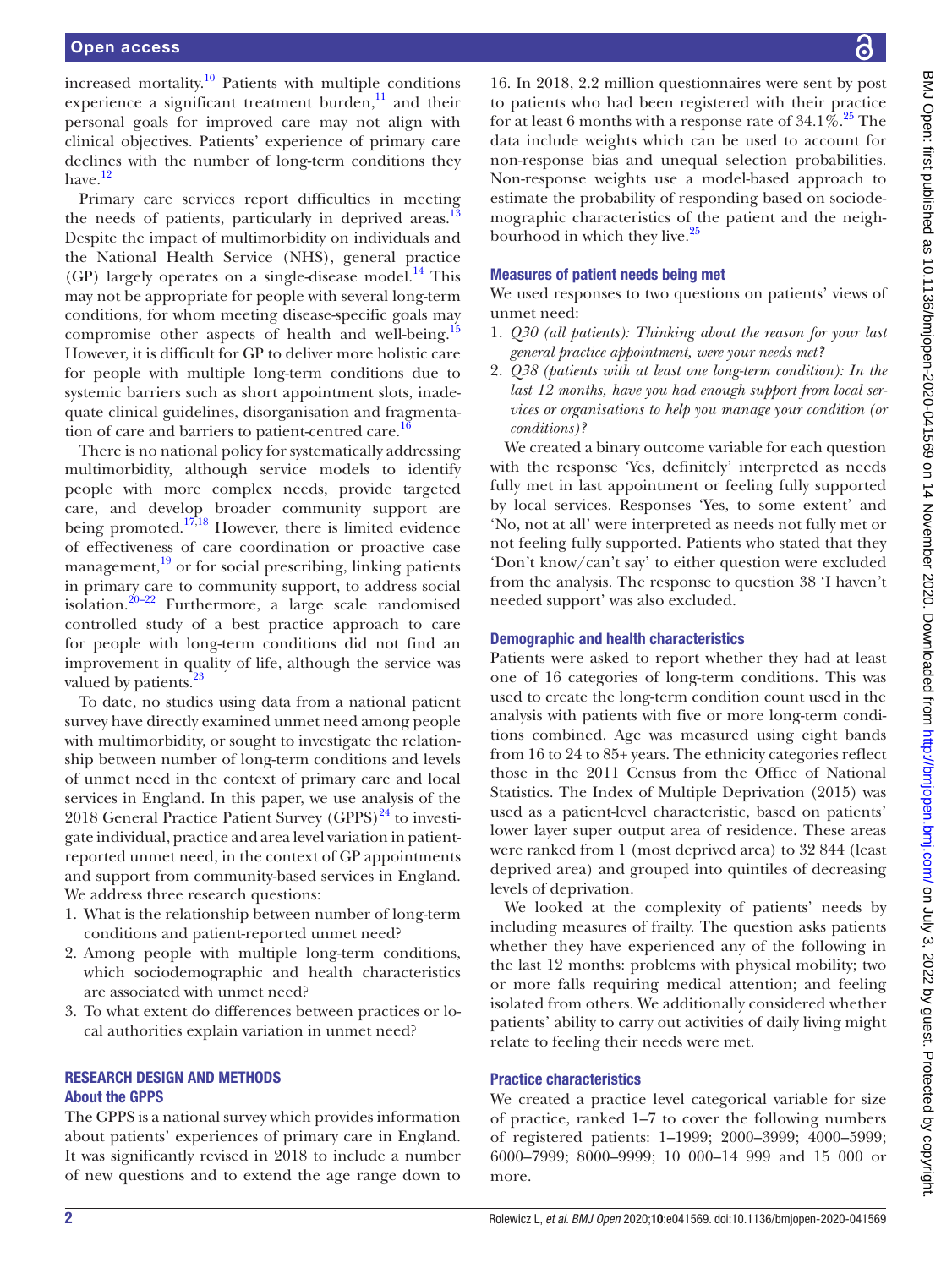<span id="page-2-0"></span>

| Needs fully met among patients with single and multiple long-term conditions<br>Table 1 |                                                |                                            |                                                         |                                                |                                                        |                        |
|-----------------------------------------------------------------------------------------|------------------------------------------------|--------------------------------------------|---------------------------------------------------------|------------------------------------------------|--------------------------------------------------------|------------------------|
|                                                                                         | Single long-<br>term condition<br>$(n=90 364)$ | Two long-term<br>conditions<br>$(n=54047)$ | <b>Three</b><br>long-term<br>conditions<br>$(n=30 162)$ | Four<br>long-term<br>conditions<br>$(n=14561)$ | Five or more<br>long-term<br>conditions<br>$(n=10016)$ | Total<br>$(n=199 150)$ |
| Needs fully met in last GP<br>appointment $n$ (%)                                       | 61 659 (64.0)                                  | 36 661 (64.4)                              | 20 074 (63.4)                                           | 9455 (63.0)                                    | 6281 (60.8)                                            | 134 130 (63.8)         |
| Feeling fully supported by<br>local services $n$ $\left(\% \right)$                     | 48 725 (48.4)                                  | 26 615 (44.5)                              | 13 120 (39.4)                                           | 5606 (35.9)                                    | 3347 (31.2)                                            | 97 413 (44.8)          |
| $\sim$ $\sim$ $\sim$ $\sim$ $\sim$                                                      |                                                |                                            |                                                         |                                                |                                                        |                        |

GP, general practice.

#### Analyses

We ran three series of models for the analysis. Two sets of models included patients with at least one longterm condition who had a valid response to question 30 and a valid response to question 38. The first series looked at whether patients' needs were met in their last GP appointment. For the second group of models, we looked at how supported by local services patients feel in managing their conditions. The third group used a smaller sample limited to patients with two or more conditions to assess the likelihood of needs being fully met across different patient characteristics.

We looked at the unadjusted relationships between the outcome questions and sociodemographic factors, health status and practice size with multilevel logistic regression models including a random effect for practice. We also produced multilevel logistic regression models adjusting for sociodemographics, health status and practice size to analyse the relationship between number of long-term conditions and unmet need. For the question regarding support from local services, we added local authority as another random effect to the model to create a third level.

We used the intraclass correlation coefficients to determine whether area-level variation remained after controlling for all other patient characteristics. We also compared the coefficient from our final mixed effects models to fixed effects models excluding the random effect for practice or local authority to establish how much of the variation was due to certain groups being concentrated in particular practices or areas.

For each characteristic, we subtracted the within-practice odds from the overall odds to calculate the between-practice effects. These estimates reflected differences in unmet need that were attributable to between-practice effects. For instance, if patients with five or more long-term conditions reported higher odds of needs met compared with those with a single condition, within practices rather than overall, then this shows that the multimorbid group is registered with practices that have (on average) lower levels of fully met need.

All logistic regression results were presented as ORs with 95% CIs and significance measured at the 5% level. Analyses were conducted with SAS V.9.4.

#### Sensitivity analyses

We compared the main results for models testing whether patients' needs were met in their last appointment by extending the size of the sample to include those who did not report having any long-term conditions. We ran a model adjusting for sociodemographic and practice characteristics.

### Patient and public involvement statement

Patients were not involved in the development or design of the research. Preliminary results from this study were shared with the Taskforce on Multiple Conditions—a cross-sector partnership between the Richmond Group for Charities, The Royal College of GPs and Guy's and St Thomas' Charity.

# **RESULTS**

From the 758 165 returned questionnaires, 709 742 responded to the needs met in last appointment question and 423 164 responded to the feeling supported by local services outcome. After excluding those with missing or invalid responses to these outcomes or other sociodemographic and health status variables, we had a sample of 199 150 responses. These patients were also from practices with at least 30 survey responses. Further details on these exclusions can be found in [online supplemental appendix 1.](https://dx.doi.org/10.1136/bmjopen-2020-041569)

Of the sample of 199 150 patients, 63.8% felt that their needs were met in their last appointment and 44.8% felt that they were fully supported by local services (see [table](#page-2-0) 1). These proportions were higher for both measures for those with a single condition (64.0% and 48.4%, respectively) and lower for patients with five or more conditions (60.8% and 31.2%, respectively).

We also looked at the distribution of patient and health characteristics by varying numbers of long-term conditions ([table](#page-3-0) 2). Patients with increasing levels of multimorbidity were older, reported more complex health needs (higher proportions reporting issues with frailty and difficulties activities of with daily living) and had a lower proportion of people in full-time or part-time employment (6.8%), compared with those with a single long-term condition (60.6%). While the proportions of people with a single condition were similar between the most and least deprived quintiles, the highest level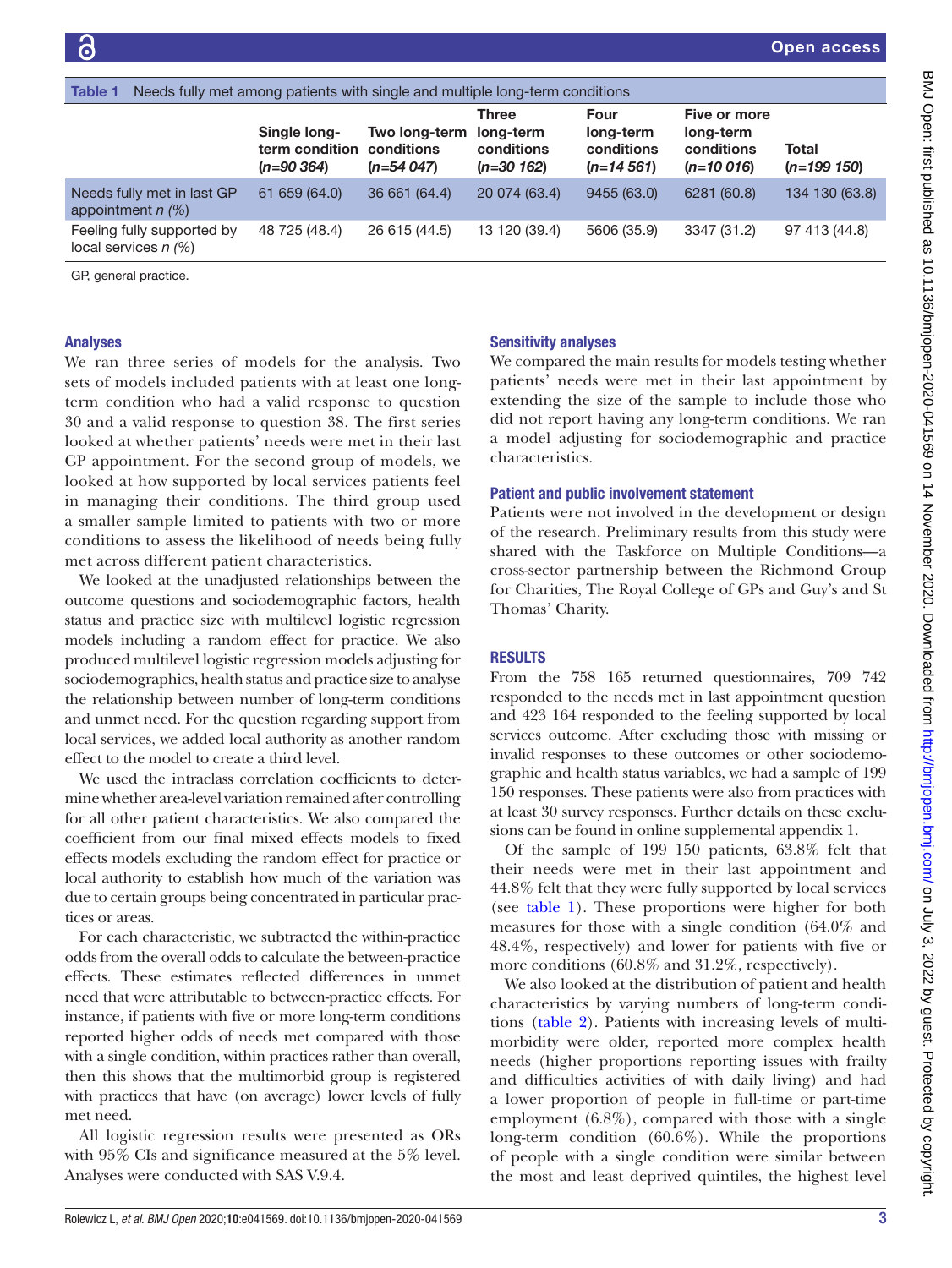<span id="page-3-0"></span>

| Sociodemographic and health characteristics of study sample<br>Table 2 |                         |                                                    |                                               |                                                 |                                                   |                                                             |                             |
|------------------------------------------------------------------------|-------------------------|----------------------------------------------------|-----------------------------------------------|-------------------------------------------------|---------------------------------------------------|-------------------------------------------------------------|-----------------------------|
| Variable                                                               | Label                   | Single long-term<br>Só<br>n (weighted<br>condition | n (weighted %)<br>Two long-term<br>conditions | Three long-term<br>n (weighted %)<br>conditions | Four long-term<br>86<br>n (weighted<br>conditions | %<br>Five or more<br>n (weighted<br>conditions<br>long-term | (weighted %)<br>Row total n |
| Gender                                                                 | Male                    | 41 395 (50.0                                       | 25 678 (50.3                                  | 14738 (51.5)                                    | 7059 (50.0)                                       | 5155 (53.4                                                  | 94 025 (50.4)               |
| Gender                                                                 | Female                  | 48 969 (50.0)                                      | 28 369 (49.7)                                 | 15 424 (48.5)                                   | 7502 (50.0)                                       | 4861 (46.6)                                                 | 105 125 (49.6)              |
| Age band                                                               | $16 - 24$               | 3767 (9.0)                                         | 1030(5.1)                                     | 312(3.1)                                        | 83 (1.9)                                          | 45 (1.1)                                                    | 5237 (6.5)                  |
| Age band                                                               | $25 - 34$               | 6531 (14.3)                                        | 1660 (7.5)                                    | 571 (5.2)                                       | 179(3.6)                                          | 71 (2.2)                                                    | 9012 (10.2)                 |
| Age band                                                               | $35 - 44$               | 10 112 (16.0)                                      | 3182 (10.4)                                   | 1114(7.1)                                       | 379 (5.3)                                         | 197 (4.1)                                                   | 14 984 (12.3)               |
| Age band                                                               | 45-54                   | 18 024 (21.8)                                      | 7516 (18.4)                                   | 3088 (15.1)                                     | 1229(13.2)                                        | 751 (11.9)                                                  | 30 608 (19.2)               |
| Age band                                                               | 55-64                   | 22 236 (19.3)                                      | (2847(21.9))                                  | 6358 (20.9)                                     | 2850 (19.9)                                       | 2051 (22.0)                                                 | 46 342 (20.3)               |
| Age band                                                               | $65 - 74$               | 19841 (13.0)                                       | 16 122 (20.8)                                 | 9474 (23.9)                                     | 4339 (23.6)                                       | 2767 (22.1)                                                 | 52 543 (17.4)               |
| Age band                                                               | $75 - 84$               | 7987 (5.2)                                         | 8974 (11.5)                                   | 6700 (16.8)                                     | 3672 (19.9)                                       | 2676 (21.5)                                                 | 30 009 (9.9)                |
| Age band                                                               | 85 or over              | 1866 (1.5)                                         | 2716 (4.3)                                    | 2545 (7.9)                                      | 1830 (12.6)                                       | 1458(15.1)                                                  | 10415(4.3)                  |
| Ethnicity                                                              | Asian                   | 3576 (4.4)                                         | 1699 (3.5)                                    | 828 (2.9)                                       | 396 (2.4)                                         | 344 (3.3)                                                   | 6843 (3.8)                  |
| Ethnicity                                                              | <b>Black</b>            | 1463(1.8)                                          | 714(1.3)                                      | 336 (1.1)                                       | 172(1.1)                                          | 119(1.1)                                                    | 2804 (1.5)                  |
| Ethnicity                                                              | Mixed                   | 795 (1.2)                                          | 337 (0.9)                                     | 161(0.7)                                        | 84 (0.6)                                          | 56 (0.6)                                                    | 1433(1.0)                   |
| Ethnicity                                                              | Other                   | 723 (0.9)                                          | 347 (0.8)                                     | 217 (0.8)                                       | 105(0.8)                                          | 94 (0.9)                                                    | 1486 (0.9)                  |
| Ethnicity                                                              | White                   | 83 807 (91.7)                                      | 50 950 (93.5)                                 | 28 620 (94.6)                                   | 3 804 (95.1)                                      | 9403 (94.1)                                                 | 186 584 (92.8)              |
| Deprivation quintile                                                   | 1 (Most deprived)       | 14 860 (18.3)                                      | 10 169 (20.1)                                 | 6612 (23.1)                                     | 3752 (26.5)                                       | 3068 (31.4)                                                 | 38 461 (20.4)               |
| Deprivation quintile                                                   | $\overline{\mathsf{c}}$ | 16 307 (18.9)                                      | 10112(19.4)                                   | 5902 (20.3)                                     | 3045 (21.2)                                       | 2150(21.1)                                                  | 37 516 (19.4)               |
| Deprivation quintile                                                   | S                       | 19451 (20.5)                                       | 11 480 (20.8)                                 | 6292 (20.0)                                     | 2866 (18.7)                                       | 1927 (18.9)                                                 | 42 016 (20.3)               |
| Deprivation quintile                                                   | 4                       | 20 264 (21.3)                                      | 11 687 (20.5)                                 | 6148 (19.5)                                     | 2702 (18.0)                                       | 1673 (16.1)                                                 | 42 474 (20.4)               |
| Deprivation quintile                                                   | 5 (Least deprived)      | 19482 (21.0)                                       | 10 599 (19.2)                                 | 5208 (17.1)                                     | 2196 (15.6)                                       | 1198(12.5)                                                  | 38 683 (19.3)               |
| Employment status                                                      | Employed                | 46 808 (60.6)                                      | 17 905 (41.3)                                 | 5943 (25.4)                                     | 1674 (14.9)                                       | 555 (6.8)                                                   | 72 885 (46.1)               |
| Employment status                                                      | Not in employment       | 43 556 (39.4)                                      | 36 142 (58.7)                                 | 24 219 (74.6)                                   | 12 887 (85.1)                                     | 9461 (93.2)                                                 | 126 265 (53.9)              |
| Frailty (mobility)                                                     | $\frac{1}{2}$           | 78 274 (87.6)                                      | 39 985 (74.6)                                 | 17 727 (59.2)                                   | 6431 (43.6)                                       | 2788 (27.1)                                                 | 145 205 (75.5)              |
| Frailty (mobility)                                                     | Yes                     | 12 090 (12.4)                                      | 14 062 (25.4)                                 | 12435(40.8)                                     | 8130 (56.4)                                       | 7228 (72.9)                                                 | 53 945 (24.5)               |
| Frailty (falls)                                                        | $\frac{1}{2}$           | 88 743 (98.3)                                      | 52 061 (96.6)                                 | 28 285 (93.7)                                   | 13 048 (89.4)                                     | 8303 (82.8)                                                 | 190 440 (96.1)              |
| Frailty (falls)                                                        | Yes                     | 1621(1.7)                                          | 1986 (3.4)                                    | 1877(6.3)                                       | 1513 (10.6)                                       | 1713(17.2)                                                  | 8710 (3.9)                  |
| Frailty (isolation)                                                    | $\frac{1}{2}$           | 84 947 (91.4)                                      | 49 448 (88.1)                                 | 26 331 (83.4)                                   | 12 125 (79.2)                                     | 7634 (71.6)                                                 | 180 485 (88.0)              |
| Frailty (isolation)                                                    | Yes                     | 5417 (8.6)                                         | 4599 (11.9)                                   | 3831 (16.6)                                     | 2436 (20.8)                                       | 2382 (28.4)                                                 | 18 665 (12.0)               |
| Activities of daily living                                             | a lot<br>Yes,           | 9888 (11.5)                                        | 11 263 (22.1)                                 | 10457 (36.6)                                    | 7271 (51.8)                                       | 6845 (70.1)                                                 | 45 724 (22.3)               |
| Activities of daily living                                             | a little<br>Yes,        | 32 460 (38.4)                                      | 23 982 (45.5)                                 | 13919 (45.7)                                    | 5959 (39.5)                                       | 2847 (26.8)                                                 | 79 167 (40.8)               |
|                                                                        |                         |                                                    |                                               |                                                 |                                                   |                                                             | Continued                   |

 $\overline{\partial}$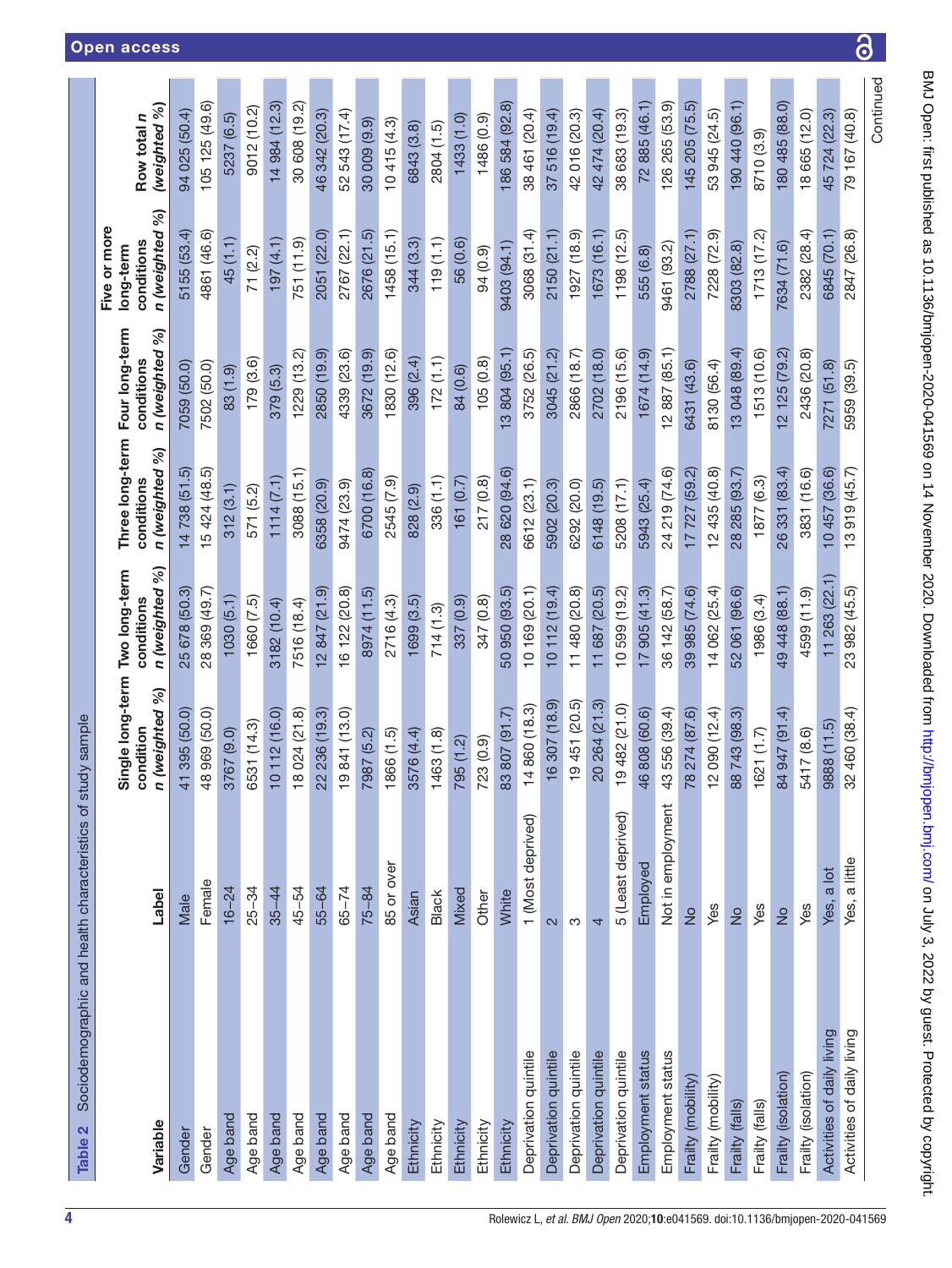| Table 2 Continued          |                |                                                               |                              |                                                                |                              |                                                           |                             |
|----------------------------|----------------|---------------------------------------------------------------|------------------------------|----------------------------------------------------------------|------------------------------|-----------------------------------------------------------|-----------------------------|
| Variable                   | <b>Label</b>   | Single long-term Two long-term<br>n (weighted %)<br>condition | n (weighted %)<br>conditions | Three long-term Four long-term<br>n (weighted %)<br>conditions | n (weighted %)<br>conditions | n (weighted %)<br>Five or more<br>conditions<br>long-term | (weighted %)<br>Row total n |
| Activities of daily living | No, not at all | 48 016 (50.1)                                                 | 18802 (32.4)                 | 5786 (17.7)                                                    | 1331(8.7)                    | 324(3.1)                                                  | 74 259 (36.9)               |
| Practice size              | 1 (Smallest)   | 3717(1.1)                                                     | 2414 (1.2)                   | 1446 (1.3)                                                     | 748 (1.4)                    | 566 (1.5)                                                 | 8891 (1.2)                  |
| Practice size              |                | 19 173 (9.8)                                                  | 11 658 (10.0)                | 6651 (10.3)                                                    | 3255 (10.6)                  | 2391 (11.4)                                               | 43 128 (10.1)               |
| Practice size              |                | 21 207 (17.4)                                                 | 12 845 (17.9)                | 7060 (17.6)                                                    | 3456 (18.4)                  | 2319 (18.3)                                               | 46 887 (17.6)               |
| Practice size              |                | 17 595 (20.2)                                                 | 10 396 (19.8)                | 5852 (20.2)                                                    | 2780 (19.9)                  | 1913(21.2)                                                | 38 536 (20.1)               |
| Practice size              |                | 14 191 (20.7)                                                 | 8283 (20.3)                  | 4473 (20.0)                                                    | 2099 (19.9)                  | (434(20.1))                                               | 30 480 (20.4)               |
| Practice size              | ဖ              | 12 205 (23.5)                                                 | 7116 (23.1)                  | 3949 (23.6)                                                    | 880 (22.8)                   | 1157(20.6)                                                | 26 307 (23.3)               |
| Practice size              | 7 (Largest)    | 2276 (7.3)                                                    | 1335(7.7)                    | 731 (7.0)                                                      | 343 (7.0)                    | 236 (6.9)                                                 | 4921 (7.3)                  |
|                            |                |                                                               |                              |                                                                |                              |                                                           |                             |

Open access

# Does the number of conditions a patient has relate to whether their needs are met in the last appointment, and whether they feel supported by local services?

Patients with the highest level of multimorbidity (those with five or more long-term conditions) were least likely to report that their needs were fully met in their last GP appointment (OR=0.80, 95% CI 0.76 to 0.83) compared with those with a single condition. After adjusting for sociodemographic factors, there was a clearer additive relationship between multimorbidity and patients' needs being met, with those reporting five or more long-term conditions having the lowest likelihood relative to those with one long-term condition (OR=0.63, 95% CI 0.60 to 0.66). When additionally adjusting for frailty and activi ties of daily living, there was no significant difference in the likelihood of having needs met between those with multiple long-term conditions versus patients with a single long-term condition (OR=1.04, 95% CI 0.99 to 1.09).

An increase in the number of comorbid conditions was associated with a lower likelihood of feeling supported by local services. When comparing patients with a single condition, those with five or more long-term conditions were the least likely to feel supported (OR=0.45, 95% CI 0.43 to 0.47). After adjusting for sociodemographic factors, patients with the highest level of multimorbidity were least likely to report feeling supported by local services, compared with those with a single long-term condition (OR=0.35, 95% CI 0.33 to 0.36). The relation ship with increasing number of long-term conditions and lower likelihood of feeling supported held after adjustment for frailty and activities of daily living (OR=0.84, 95% CI 0.80 to 0.88) (see [figure](#page-5-0) 1 and [online supple](https://dx.doi.org/10.1136/bmjopen-2020-041569) [mental appendix](https://dx.doi.org/10.1136/bmjopen-2020-041569) 2–3 for full results).

# Is there is an effect related to the patients' practice or local authority, and if so, what is the size of this effect?

After controlling for sociodemographic and health charac teristics, we explored area-level effects using the intraclass correlation coefficients. We found variation at the practice level accounted for a statistically significant portion of the variation in patient-reported unmet need, though the size of this effect was small (2.7%). The same was also true in explaining variation relating to how supported patients felt by local services in managing their condition(s), with local authority and practice level areas accounting for 0.6% and 1.3% of the variation, respectively.

There was still a difference by number of long-term conditions in the odds of feeling supported by local services after adjustment, so we looked to see if patients with five or more conditions felt less supported because they were more likely to attend practices in local authori ties with overall lower odds of patients feeling supported. However, this accounted for just 2.7% of the overall mean difference between patients with no and high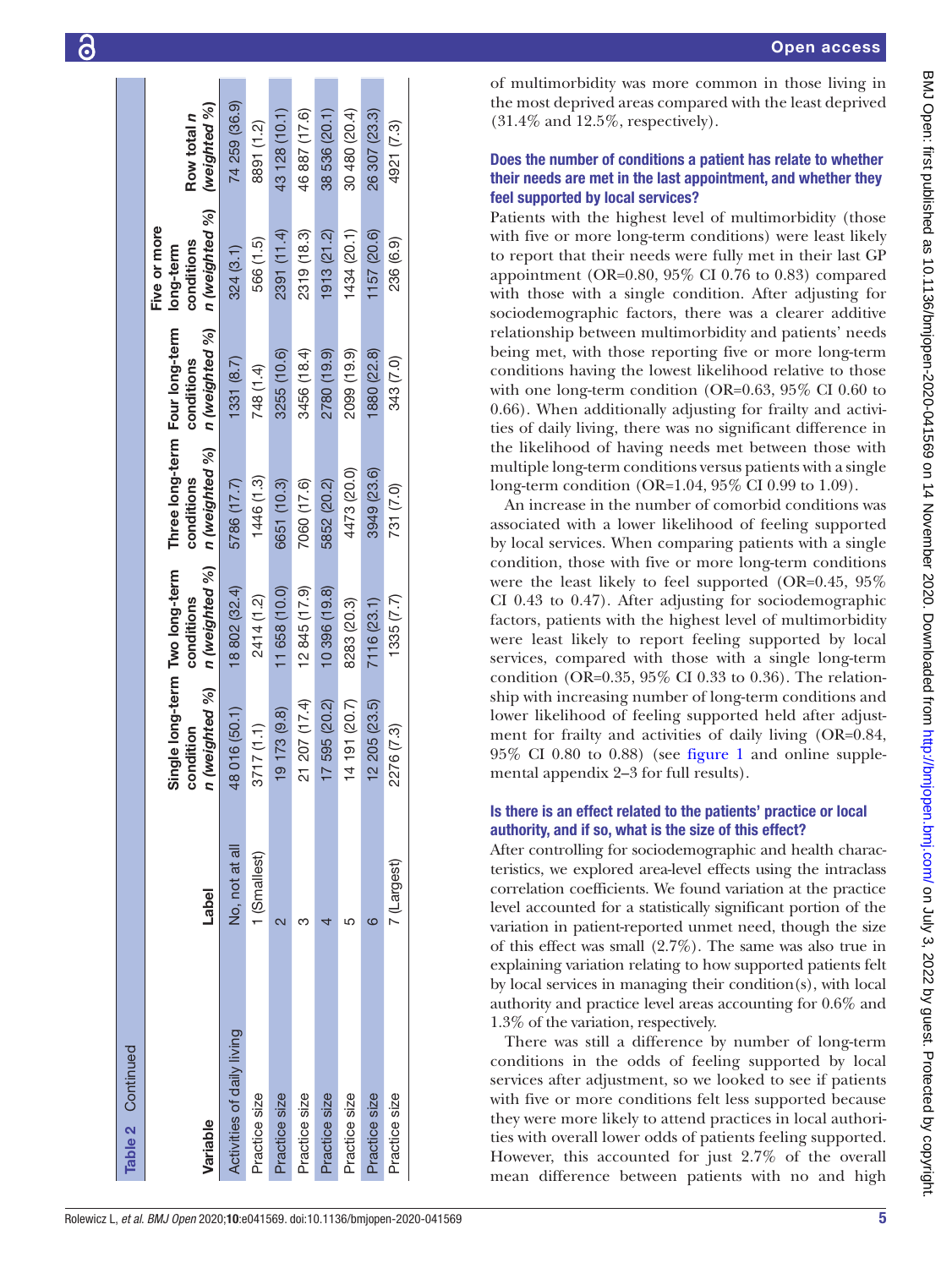

<span id="page-5-0"></span>Figure 1 Relationship between number of long-term conditionsand whether patients' needs were met in either general practice (1) or through local services. (2) Models were unadjusted (A); adjusted for sociodemographic factors (B); and further adjusted for frailty and activities of daily living (C). GP, general practice. LTC, long-term condition. ADL, activities of daily living.

multimorbidity. The full results are presented in [online](https://dx.doi.org/10.1136/bmjopen-2020-041569) [supplemental appendix](https://dx.doi.org/10.1136/bmjopen-2020-041569) 4–6.

# Which sociodemographic and health characteristics in those with multiple long-term conditions are associated with differences in unmet need?

Of our sample of 199 150 patients, 108 786 reported having two or more long-term conditions. When controlling for sociodemographic and health characteristics, patients who experienced aspects of frailty were less likely to report that their needs were fully met in their last appointment compared with their non-frail counterparts; the largest effect was for patients experiencing isolation (OR=0.51, 95% CI 0.49 to 0.53). Those who had difficulty in carrying out activities of daily living were also less likely to have their needs fully met in their last appointment compared with those who expressed no difficulties (OR=0.53, 95\% CI 0.51 to 0.56). This was also the case for support from local services, where those who expressed a lot of difficulties were less likely to feel supported (OR=0.26, 95% CI 0.24 to 0.28).

There were large differences in unmet need by ethnicity, with Asian patients least likely to report their needs being met in their last appointment compared with white patients (OR=0.59,  $95\%$  CI 0.55 to 0.64). This was also the case when looking at the likelihood of Asian patients feeling supported by local services (OR=0.52, 95% CI 0.46 to 0.59).

There were also differences in unmet need by age. Those aged 85 and above were more likely to report their needs being fully met in their last appointment (OR=1.35, 95% CI 1.27 to 1.44) and by local services (OR=1.65, 95% CI 1.51 to 1.81) compared with adults aged 45–54. The youngest age group (16–24 year old) were least likely to report having their needs fully met in GP (OR=0.66, 95% CI 0.59 to 0.74) and felt the least supported by local services (OR=0.58, 95% CI 0.45 to 0.75). The full results are presented in [table](#page-6-0) 3.

# Sensitivity analyses

Including patients with no long-term conditions increased the size of the sample to 657 169. Those with five or more conditions were least likely to feel that their needs were fully met in their last appointment compared with those with a single condition which was consistent with our main findings (OR=0.65, 95% CI 0.62 to 0.67). Those with no longterm conditions were most likely to report their needs being fully met (OR=1.10, 95% CI 1.08 to 1.11).

## **DISCUSSION** Main findings

Over a third of patients do not feel that their needs were fully met in last GP practice appointment and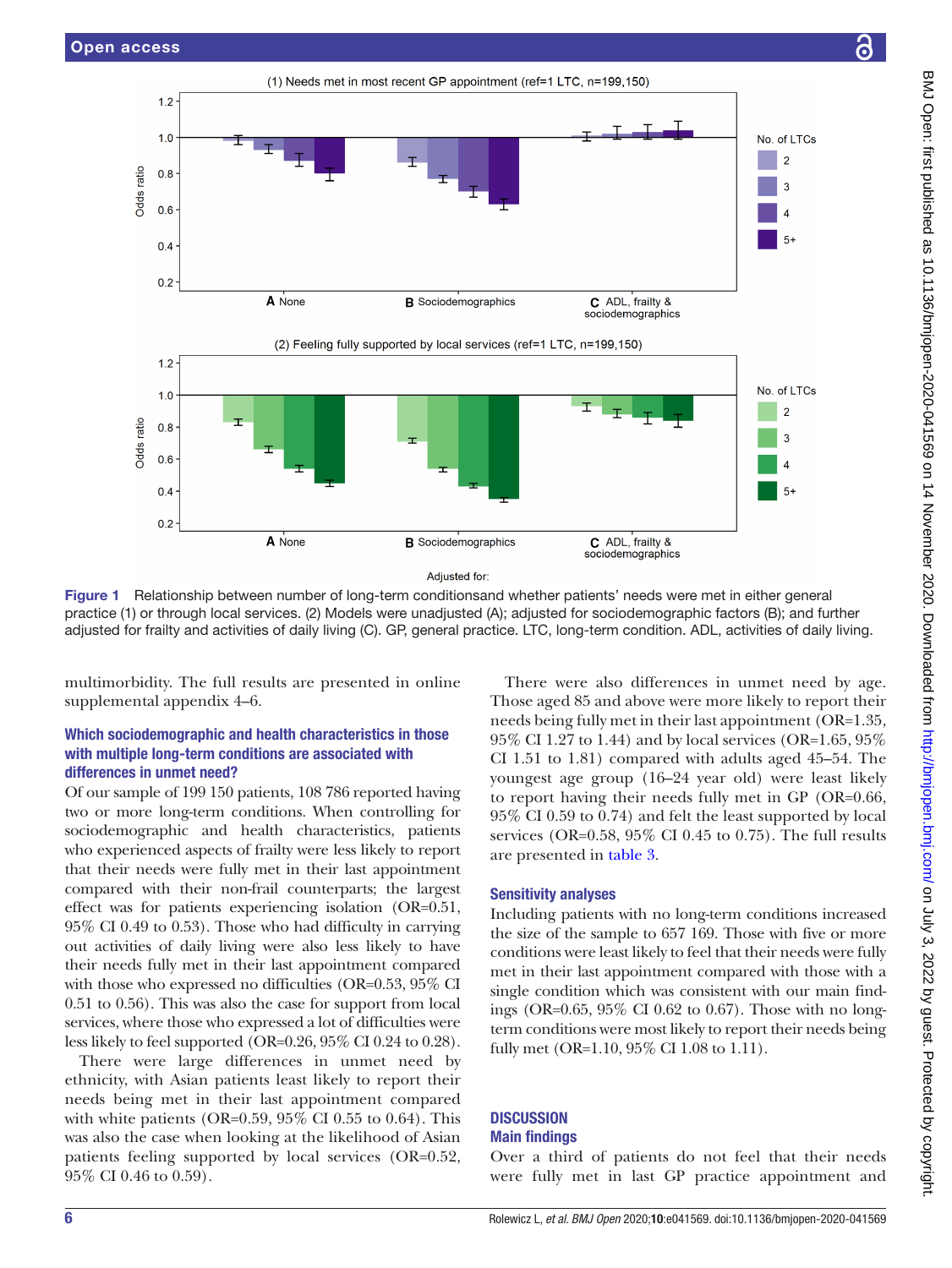<span id="page-6-0"></span>Table 3 Differences in unmet need by sociodemographic and health characteristics of patients with multiple long-term conditions (*n=108 786*)

| Variable                   | Category           | appointment                      | Needs met in last GP Feeling fully supported by<br>local services | Frequency n |
|----------------------------|--------------------|----------------------------------|-------------------------------------------------------------------|-------------|
|                            |                    | <b>Adjusted ORs</b>              |                                                                   |             |
| Activities of daily living | No, not at all     | Ref                              | Ref                                                               | 26 243      |
| Activities of daily living | Yes, a lot         | $0.53*(0.51, 0.56)$              | $0.26*(0.24, 0.28)$                                               | 35 836      |
| Activities of daily living | Yes, a little      | $0.56* (0.54, 0.58)$             | $0.36* (0.34, 0.38)$                                              | 46 707      |
| Frailty (isolation)        | <b>No</b>          | Ref                              | Ref                                                               | 95 538      |
| Frailty (isolation)        | Yes                | $0.51$ $(0.49, 0.53)$            | $0.42$ $(0.40, 0.45)$                                             | 13 248      |
| Frailty (mobility)         | <b>No</b>          | Ref                              | Ref                                                               | 66 931      |
| Frailty (mobility)         | Yes                | $0.85* (0.83, 0.88)$             | $0.76*(0.73, 0.80)$                                               | 41 855      |
| Frailty (falls)            | <b>No</b>          | Ref                              | Ref                                                               | 101 697     |
| Frailty (falls)            | Yes                | $0.85*$ (0.81, 0.90)             | 1.02 (0.95, 1.09)                                                 | 7089        |
| Age band                   | $45 - 54$          | Ref                              | Ref                                                               | 12 5 84     |
| Age band                   | $16 - 24$          | $0.66*$ (0.59, 0.74)             | $0.58*(0.45, 0.75)$                                               | 1470        |
| Age band                   | $25 - 34$          | $0.87* (0.79, 0.95)$             | $0.77*$ (0.64, 0.93)                                              | 2481        |
| Age band                   | $35 - 44$          | $0.90* (0.84, 0.97)$             | 0.92(0.81, 1.05)                                                  | 4872        |
| Age band                   | $55 - 64$          | $1.08*(1.03, 1.13)$              | $1.15*(1.07, 1.25)$                                               | 24 106      |
| Age band                   | $65 - 74$          | $1.17$ <sup>*</sup> (1.11, 1.22) | $1.43$ <sup>*</sup> (1.33, 1.55)                                  | 32 702      |
| Age band                   | $75 - 84$          | $1.23$ <sup>*</sup> (1.17, 1.30) | $1.55*(1.43, 1.68)$                                               | 22 0 22     |
| Age band                   | 85 or over         | $1.35'$ (1.27, 1.44)             | $1.65^*$ (1.51, 1.81)                                             | 8549        |
| Ethnicity                  | White              | Ref                              | Ref                                                               | 102 777     |
| Ethnicity                  | Asian              | $0.59* (0.55, 0.64)$             | $0.52*(0.46, 0.59)$                                               | 3267        |
| Ethnicity                  | <b>Black</b>       | $0.77*$ (0.68, 0.86)             | $0.54*(0.45, 0.66)$                                               | 1341        |
| Ethnicity                  | Mixed              | 0.88(0.75, 1.04)                 | 1.05(0.81, 1.36)                                                  | 638         |
| <b>Ethnicity</b>           | Other              | $0.71$ $(0.61, 0.82)$            | $0.65* (0.52, 0.81)$                                              | 763         |
| Deprivation quintile       | 5 (Least deprived) | Ref                              | Ref                                                               | 19 201      |
| Deprivation quintile       | 1 (Most deprived)  | $0.94* (0.90, 0.98)$             | $0.89* (0.84, 0.95)$                                              | 23 601      |
| Deprivation quintile       | $\overline{2}$     | $0.95* (0.91, 0.99)$             | $0.92* (0.87, 0.98)$                                              | 21 209      |
| Deprivation quintile       | $\mathbf{3}$       | 1.02(0.97, 1.06)                 | 0.95(0.89, 1.01)                                                  | 22 5 65     |
| Deprivation quintile       | $\overline{4}$     | 1.01(0.97, 1.06)                 | $1.01$ (0.95, 1.08)                                               | 22 210      |
| <b>Employment status</b>   | Employed           | Ref                              | Ref                                                               | 26 077      |
| <b>Employment status</b>   | Not in employment  | $1.36*(1.31, 1.41)$              | $1.14*(1.07, 1.21)$                                               | 82 709      |
| Gender                     | Male               | Ref                              | Ref                                                               | 52 630      |
| Gender                     | Female             | $0.97* (0.94, 0.99)$             | $0.86*$ (0.83, 0.89)                                              | 56 156      |
| Practice size              | 1 (Smallest)       | Ref                              | Ref                                                               | 5174        |
| Practice size              | 2                  | 0.95(0.87, 1.02)                 | 0.92(0.84, 1.01)                                                  | 23 955      |
| Practice size              | $\mathbf{3}$       | $0.89* (0.82, 0.96)$             | $0.87*$ (0.79, 0.95)                                              | 25 680      |
| Practice size              | 4                  | $0.85*$ (0.78, 0.92)             | $0.78*(0.71, 0.86)$                                               | 20 941      |
| Practice size              | 5                  | $0.81* (0.75, 0.88)$             | $0.80* (0.72, 0.88)$                                              | 16 289      |
| Practice size              | 6                  | $0.78*(0.72, 0.85)$              | $0.74*(0.67, 0.82)$                                               | 14 102      |
| Practice size              | 7 (Largest)        | $0.71* (0.63, 0.80)$             | $0.69* (0.60, 0.81)$                                              | 2645        |

GP, general practice.

approximately one in two patients with long-term health conditions do not feel supported by local services.

Unmet need is higher among people with a greater number of long-term health conditions. We observed a dose–response effect that persists even when controlling for sociodemographic characteristics, and is stronger for unmet need relating to local services compared with unmet need within GP appointments.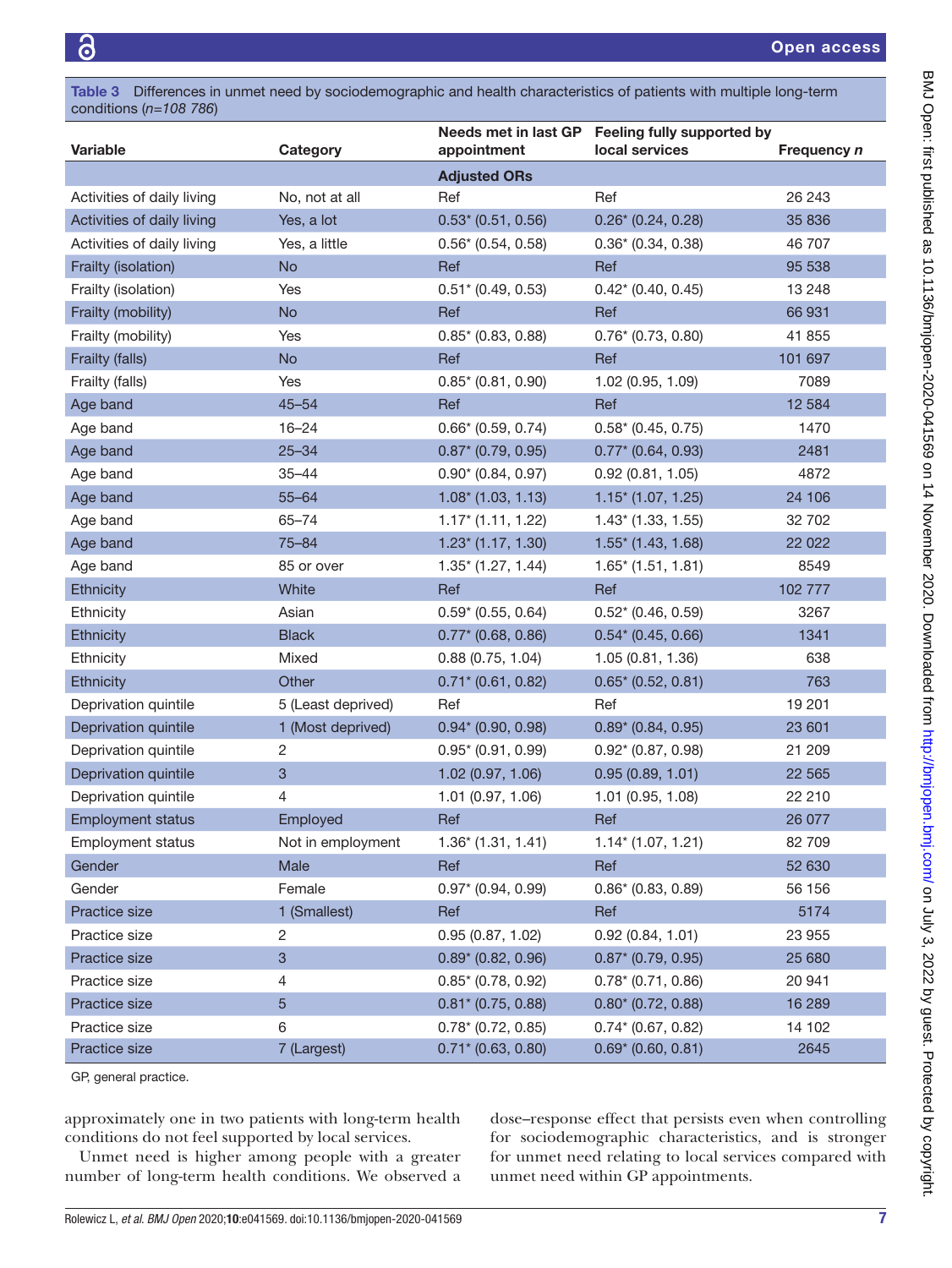# Open access

Patients' health status accounted for a large part of the variation in whether patients felt their needs were met. Accounting for complexity in the model removed differences in needs met in the last appointment based on number of conditions, and reduced the differences by number of conditions for local services.

Our analysis identified groups of patients with multimorbidity more likely to have unmet needs, for whom targeted interventions could be prioritised: most non-White patient groups, those who are frail and patients reporting difficulties carrying out activities of daily living. We also found that those younger than 45 years old were more likely to have unmet needs. Differences in ethnicity and age reported in our study supports previous research, which found less positive primary care experiences for patients in these groups.<sup>[26](#page-9-12)</sup>

We found that variation between either GP practices or local authorities accounts for minimal variation in whether patients' needs are met, either in the last appointment or from local services. Unmet need varied by practice size in all models; with patients from larger practices less likely to report having their needs fully met.

#### Comparison with previous studies

No previous studies have examined unmet need using the GPPS, though previous research has found that patients' experience of primary care declines with an increasing number of conditions.<sup>[12](#page-9-0)</sup> That being said, previous analysis of the Canadian Community Health Survey has highlighted the association between long-term conditions and unmet need, with the likelihood of reporting unmet need increasing as the number of long-term conditions increases. $27$  A further example of international literature into unmet need found that American patients with significant chronic illness burden were less likely to report that they got what they needed from their primary care professional.<sup>[28](#page-9-14)</sup>

Strengths of our research include a large sample size and using data from a national survey comprising longstanding validated questions, which have been subject to cognitive testing. A further strength is that this was a novel analysis of primary care data on unmet need, and adds to a landscape of literature on what is already known.

Although the overall sample size was large, one limitation of our study is that numbers of patients being analysed within certain subgroups were quite small. The overall response rate was 34%, so some patient groups may be more represented than others—while the survey is nationally representative, it is not designed to be representative of multimorbidity across the country. Another limitation is that the number of long-term conditions was self-reported by patients in the survey which is not cross-checked against patients' clinical records. A further limitation is interpretation of the survey questions by patients; in particular, the question relating to support from local services. Feedback from cognitive testing indicates that the understanding of what 'local services' refers to varies widely among patients. It ranges from relatives

working within healthcare, to condition-specific support groups, to social care—services which are funded through various means and do not fall under the remit of a single organisation. This makes it challenging to make direct recommendations to organisations planning for financial resource allocation. A further challenge is that availability of such services varies across the country, and the extent of this variation is difficult to quantify. We cannot be sure from our findings whether unmet need is populationdriven (patients not accessing available services) or service-driven (particular services not being available in the area). As well as this, there are different ways in which to measure unmet need, with our study being one such example.

#### Implications for policy and clinical practice

Our analyses show a high level of unmet need reported by patients attending services in the community; this includes local services and organisations and, to a lesser extent, appointments in primary care. We found that patients with multimorbidity are more likely to have unmet needs than those with a single condition. The level of unmet need is concerning, particularly given the primary care policy focus on improving access. Longer appointment times for patients with complex needs, and practice workflow that supports relational continuity are recommended to improve care of people with multimorbidity.<sup>29</sup> However, both are more challenging to deliver alongside improving access and delivering primary care at scale. $30$  Improving equity of access risks increasing inequalities in quality of care.

A further question raised by the level of unmet need is the impact on service use in both primary and secondary care: what do patients do when their needs are not being met? Further GP and hospital visits may be occurring due to unmet needs or awareness of support available, contributing to the higher hospital admission rates of people with more long-term conditions.<sup>31</sup>

We found that whether people with long-term conditions feel their needs are met is closely related to complexity of patient need. This emphasises the need for person-centred care, a finding which is consistent with previous studies. $^{23}$  As the NHS works to deliver more personalised care for people with complex needs, particularly in deprived areas, it will be important to track the impact on patients with multimorbidity. Unmet need resulting from patients not being aware of what services are available could be addressed more rapidly through personalised care programmes.

Our analysis did not find material area effects of individual GP practices or local authorities, which we thought might explain a large part of variation in unmet need. Rather, we found that individual patient characteristics and the complexity of their health needs were the dominant factors. In policy terms, this emphasises the importance of addressing antecedents of multiple long-term conditions, and ensuring that resource allocation takes account of the higher needs in deprived populations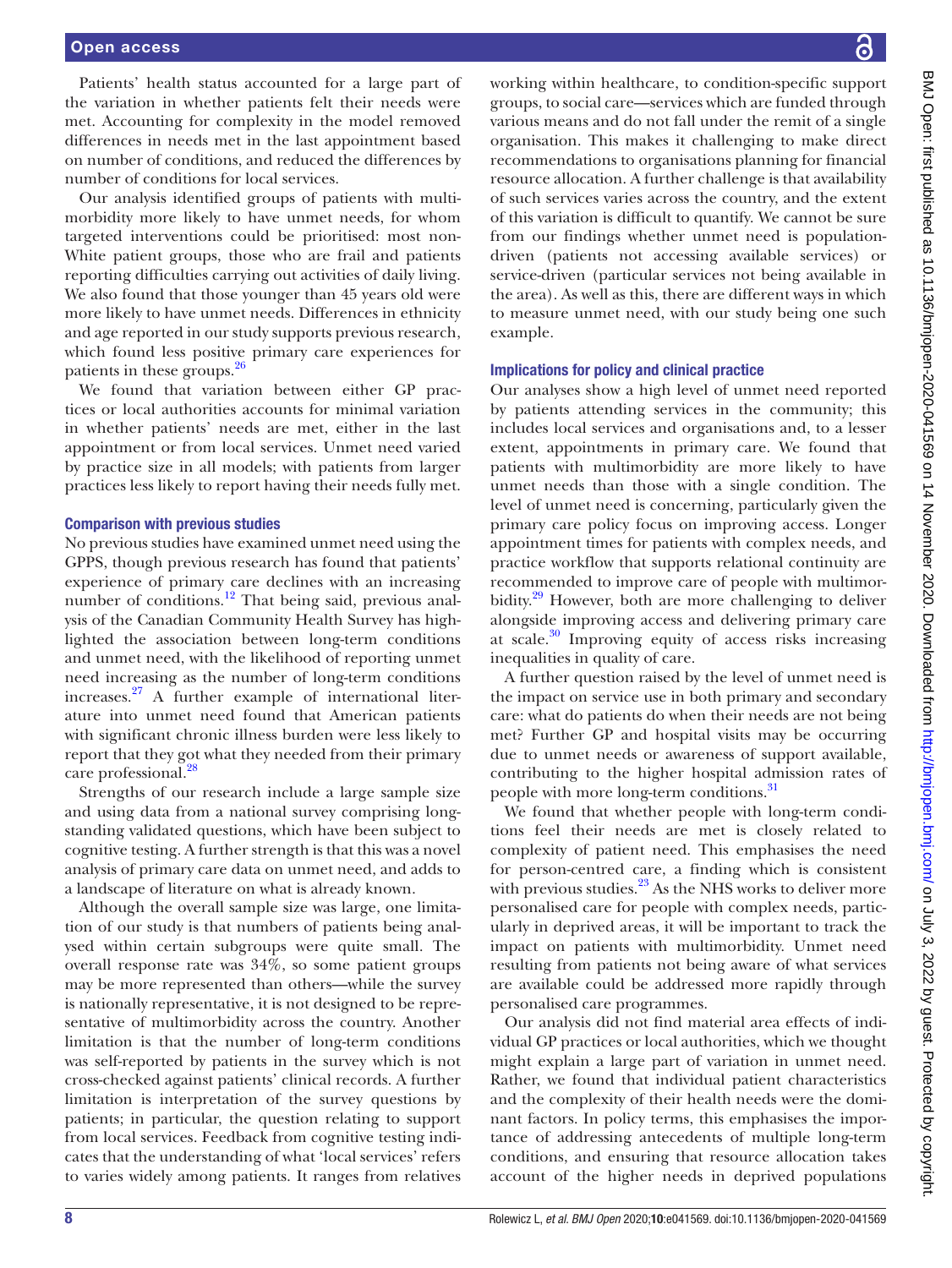where prevalence of multimorbidity is greatest. The lack of an area effect is an unexpected finding, which goes against the grain of some current thinking that higher levels of need are likely to be associated with reduced 'community resilience'.<sup>[19](#page-9-7)</sup> With that said, we suggest that signposting across local areas could be improved to direct people to available services between primary care and the voluntary sector.

# Implications for further research

Future research could look further into whether there are specific long-term conditions, or combinations of conditions, that are associated with unmet need in GP or local services. For instance, there may be conditions that are more prevalent in younger age groups which could further unpick the age effect in unmet need.

Additional area effects which could be explored are the ratio of GPs to patients in each practice, rather than practice size alone. There is also potential to analyse differences in unmet need when accounting for rurality, particularly as variation in healthcare delivery between urban and rural areas may impact the extent to which primary care and other local services focus on patients with multimorbidity.

We would recommend taking account of whether personalisation initiatives have any impact on unmet need in people with multimorbidity, and whether such solutions benefit from strong relationships between healthcare providers, the voluntary sector and the community. Further research looking at variation in unmet need could also extend to looking at the relationship of continuity in primary care for improving the experience of patients with long-term conditions, and whether continuity contributes to patients' confidence in self-management.

While models of care are largely based on single diseases, it is evident that multimorbidity is increasingly becoming the norm and there is a need for a more generalist approach to complement this. Clinicians, policy makers and charities are encouraged to take account of increasing support for those with multiple long-term conditions, through increased coordination and personalisation of care, while maintaining a balance of providing the same quality of care to all patients. This approach should be considered for particular groups of patients who are more likely to experience unmet need, including those experiencing high levels of isolation and difficulties in day-to-day living.

Twitter Lucina Rolewicz [@LucinaRolewicz](https://twitter.com/LucinaRolewicz), Eilís Keeble [@eiliskeeble,](https://twitter.com/eiliskeeble) Charlotte Paddison [@CAM\\_Paddison](https://twitter.com/CAM_Paddison) and Sarah Scobie [@SarahScobie2](https://twitter.com/SarahScobie2)

Contributors LR, EK and SS drafted the initial paper and had full access to all of the data in the study and take responsibility for the integrity of the data and accuracy of the data analysis. SS conceived the initial research questions. CP conducted a literature review into previous studies on multimorbidity and unmet need. LR, EK, CP and SS reviewed/edited the manuscript, refined the research questions and contributed to discussion; contributed to the revision of the paper, approved the final version of the manuscript and agreed to be accountable for all aspects of the work. LR and EK completed the statistical analysis.

Funding The authors have not declared a specific grant for this research from any funding agency in the public, commercial or not-for-profit sectors.

Competing interests None declared.

Patient consent for publication Not required.

Provenance and peer review Not commissioned; externally peer reviewed.

Data availability statement Data may be obtained from a third party and are not publicly available. Patient-level General Practice Patient Survey (GPPS) data are pseudonymised and non-identifiable. Data were shared under a Data Sharing Agreement between the Disclosing Data Controller (NHS England) and the Receiving Data Controller (Nuffield Trust). This agreement covers the use of these data for this analysis only and cannot be processed for any other purpose. The data can be requested through NHS England's Insight Team at england.insight-queries@nhs.net.

Supplemental material This content has been supplied by the author(s). It has not been vetted by BMJ Publishing Group Limited (BMJ) and may not have been peer-reviewed. Any opinions or recommendations discussed are solely those of the author(s) and are not endorsed by BMJ. BMJ disclaims all liability and responsibility arising from any reliance placed on the content. Where the content includes any translated material, BMJ does not warrant the accuracy and reliability of the translations (including but not limited to local regulations, clinical guidelines, terminology, drug names and drug dosages), and is not responsible for any error and/or omissions arising from translation and adaptation or otherwise.

Open access This is an open access article distributed in accordance with the Creative Commons Attribution Non Commercial (CC BY-NC 4.0) license, which permits others to distribute, remix, adapt, build upon this work non-commercially, and license their derivative works on different terms, provided the original work is properly cited, appropriate credit is given, any changes made indicated, and the use is non-commercial. See: [http://creativecommons.org/licenses/by-nc/4.0/.](http://creativecommons.org/licenses/by-nc/4.0/)

#### ORCID iDs

Lucina Rolewicz <http://orcid.org/0000-0003-4308-2408> Eilís Keeble <http://orcid.org/0000-0002-7932-1901> Charlotte Paddison<http://orcid.org/0000-0003-0184-9666> Sarah Scobie <http://orcid.org/0000-0003-0956-5158>

#### REFERENCES

- <span id="page-8-0"></span>1 Cassell A, Edwards D, Harshfield A, *et al*. The epidemiology of multimorbidity in primary care: a retrospective cohort study. *[Br J Gen](http://dx.doi.org/10.3399/bjgp18X695465)  [Pract](http://dx.doi.org/10.3399/bjgp18X695465)* 2018;68:e245–51.
- <span id="page-8-1"></span>2 Kingston A, Robinson L, Booth H, *et al*. Projections of multimorbidity in the older population in England to 2035: estimates from the population ageing and care simulation (PACSim) model. *[Age](http://dx.doi.org/10.1093/ageing/afx201)  [Ageing](http://dx.doi.org/10.1093/ageing/afx201)* 2018;47:374–80. ‐.
- <span id="page-8-2"></span>3 Department of Health. *Long term conditions compendium of information*. Leeds, UK: DH, 2012. [https://www.gov.uk/government/](https://www.gov.uk/government/uploads/system/uploads/attachment_data/file/216528/dh_134486.pdf) [uploads/system/uploads/attachment\\_data/file/216528/dh\\_134486.](https://www.gov.uk/government/uploads/system/uploads/attachment_data/file/216528/dh_134486.pdf) [pdf.](https://www.gov.uk/government/uploads/system/uploads/attachment_data/file/216528/dh_134486.pdf) (accessed February 2020).
- <span id="page-8-3"></span>4 Barnett K, Mercer SW, Norbury M, *et al*. Epidemiology of multimorbidity and implications for health care, research, and medical education: a cross-sectional study. *[The Lancet](http://dx.doi.org/10.1016/S0140-6736(12)60240-2)* 2012;380:37–43.
- <span id="page-8-4"></span>5 Richmond Group of Charities. "Just one thing after another" Living with multiple conditions – A report from the Taskforce on Multiple Conditions 2018. Available: [https://richmondgroupofcharities.org.](https://richmondgroupofcharities.org.uk/sites/default/files/final_just_one_thing_after_another_report_-_singles.pdf) [uk/sites/default/files/final\\_just\\_one\\_thing\\_after\\_another\\_report\\_-\\_](https://richmondgroupofcharities.org.uk/sites/default/files/final_just_one_thing_after_another_report_-_singles.pdf) [singles.pdf](https://richmondgroupofcharities.org.uk/sites/default/files/final_just_one_thing_after_another_report_-_singles.pdf) [Accessed February 2020].
- <span id="page-8-5"></span>6 O'Brien R, Wyke S, Guthrie B, *et al*. An 'endless struggle': a qualitative study of general practitioners' and practice nurses' experiences of managing multimorbidity in socio-economically deprived areas of Scotland. *[Chronic Illn](http://dx.doi.org/10.1177/1742395310382461)* 2011;7:45–59.
- <span id="page-8-6"></span>7 Aragon Aragon MJM, Chalkley MJ, Goddard MK. *Defining and measuring unmet need to guide healthcare funding: identifying and filling the gaps*. York: Centre for Health Economics, University of York, 2017: 8.
- <span id="page-8-7"></span>8 The Academy of Medical Sciences. Unmet need in healthcare 2017. Available: <https://acmedsci.ac.uk/file-download/430378> [Accessed February 2020].
- <span id="page-8-8"></span>9 Mujica-Mota RE, Roberts M, Abel G, *et al*. Common patterns of morbidity and multi-morbidity and their impact on health-related quality of life: evidence from a national survey. *[Qual Life Res](http://dx.doi.org/10.1007/s11136-014-0820-7)* 2015;24:909–18. ‐.
- <span id="page-8-9"></span>10 DuGoff EH, Canudas-Romo V, Buttorff C, *et al*. Multiple chronic conditions and life expectancy: a life table analysis. *[Med Care](http://dx.doi.org/10.1097/MLR.0000000000000166)* 2014;52:688–94.
- <span id="page-8-10"></span>11 Dobler CC, Harb N, Maguire CA, *et al*. Treatment burden should be included in clinical practice guidelines. *[BMJ](http://dx.doi.org/10.1136/bmj.k4065)* 2018:363.